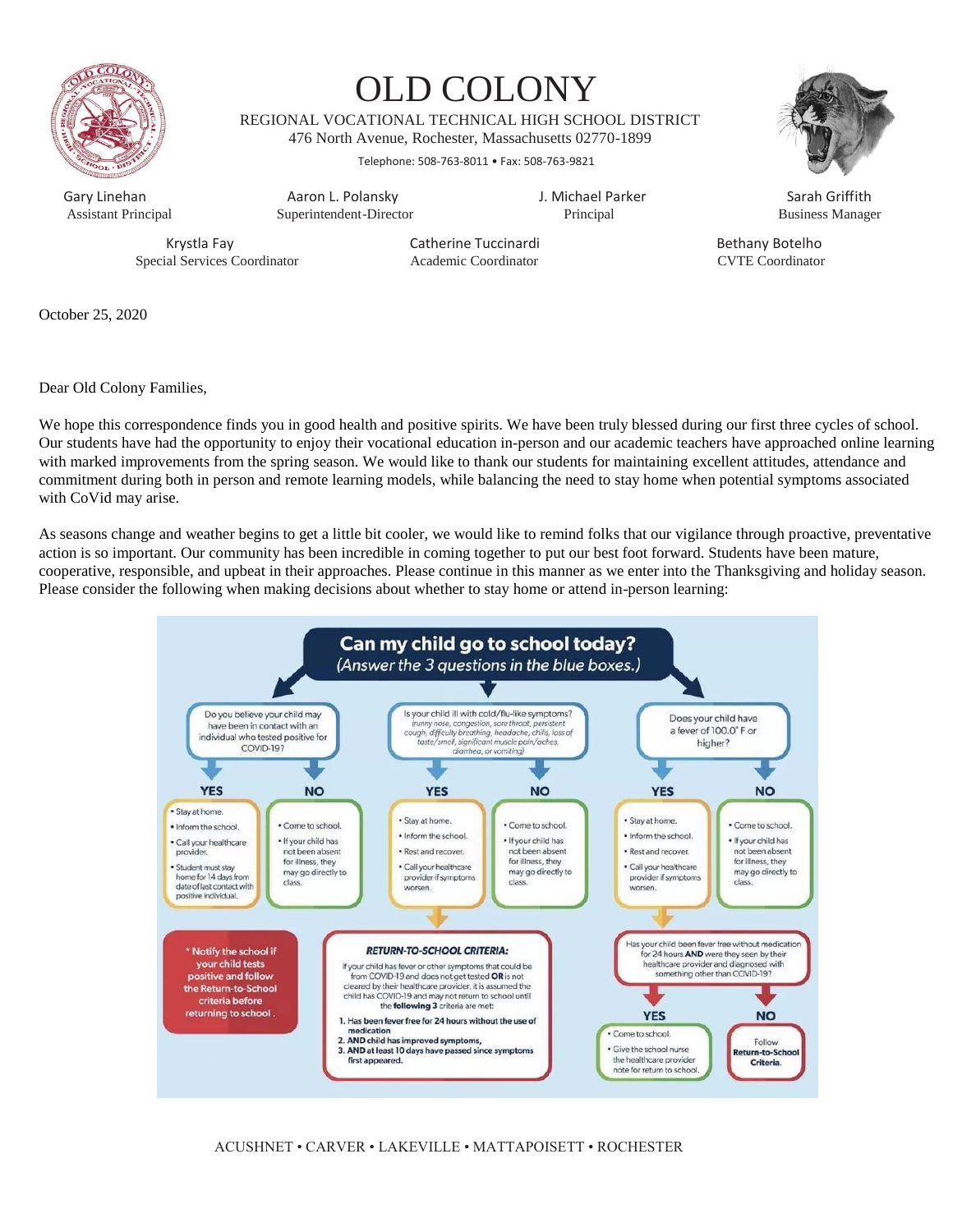## **Food Security**

As we continue to navigate this new normal, we are aware of the fact that each of our Old Colony families is impacted differently by the pandemic. Please know that all school breakfasts and lunches are available to our students at **no cost** throughout the rest of the school year due to federal funding. We would also like to remind families that we have meals available for pick-up at **no cost**, two times per week, for *any child under the age of 21* in your home. These meals must be pre-ordered and can be picked up curbside on our front rotary by the main entrance. For more information on this program, please contact Mrs. Crystal Andrade, School Nutrition Director at [candrade@OldColony.us.](mailto:candrade@OldColony.us) Thank you to our dedicated cafeteria staff who have been working extra hours to ensure our Old Colony families are nourished, and to our maintenance staff who are working diligently to ensure that our facility is clean and prepared daily to ensure the best possible learning conditions for our students and staff.

## **Admissions**

The admissions process for the Class of 2025 is officially open. In past years, we have had the opportunity to welcome students from our member schools to an Open House and to three different in-person visits with their entire middle school. Due to the pandemic, we will be running our Open House virtually on Sunday, November 8, 2020 at 10:00 a.m. Applicants interested in attending can register at [https://oldcolony.go2cte.com.](https://oldcolony.go2cte.com/) Our application and the opportunity to sign up for smaller in-person tours are also available at this website. Please share this information in abundance with your friends, family, and colleagues with children in the 8<sup>th</sup> grade from our sending districts. Word of mouth has always been the most powerful form of promoting our incredible school community. Your assistance is greatly appreciated. We make an effort to provide weekly, and sometimes daily updates about the many happenings in our school community on our Facebook page a[t https://www.facebook.com/OldColonyRVTHS.](https://www.facebook.com/OldColonyRVTHS)

#### **Celebrations**

Congratulations to [Bethany Botelho,](https://www.facebook.com/watch/?v=765835530654536) Vocational Coordinator at Old Colony Regional Vocational Technical High School on her recent nomination for the AASA Women In Leadership Award. Under Beth's leadership, Old Colony's Cooperative Employment statistics have skyrocketed to some of the top in the state. Mrs. Botelho has also played an integral part in the admissions process, update of articulation agreements with post-secondary partners, and grant writing efforts that have resulted in hundreds of thousands of dollars. This is a national recognition. Finalists will be selected in November and a recipient will be announced around the new year.

Congratulations to Mr. Ralph Blackburn, Machine and Tool Instructor and 2020 Outlaw Racing Champion. For those familiar with the racing circuit, Outlaw is the class, 10.5 is the maximum tire width you can run. Real street has an index of 11.50 seconds. In 2016, Mr. Blackburn started this journey of running this class. The first year he only ran a handful of races and got hooked. The following three years he finished as the class runner up. This year he is the Champion. Mr. Parker, Mr. Linehan, Mr. Palmieri and Mr. Bertrand travelled to New Hampshire so see Mr. Blackburn compete this past Sunday where he was crown 2020 Series Champion.



Last year our Old Colony students and instructors finalized our beautiful lobby renovation. This year we unveil the lights on our "Field of Dreams" and would like to extend our sincere appreciation to Mr. Cabral in our Electrical Department for his work on the project and to everyone else who made this effort a reality. We look forward to our return to normalcy when we will have the opportunity to showcase our students in this forum!